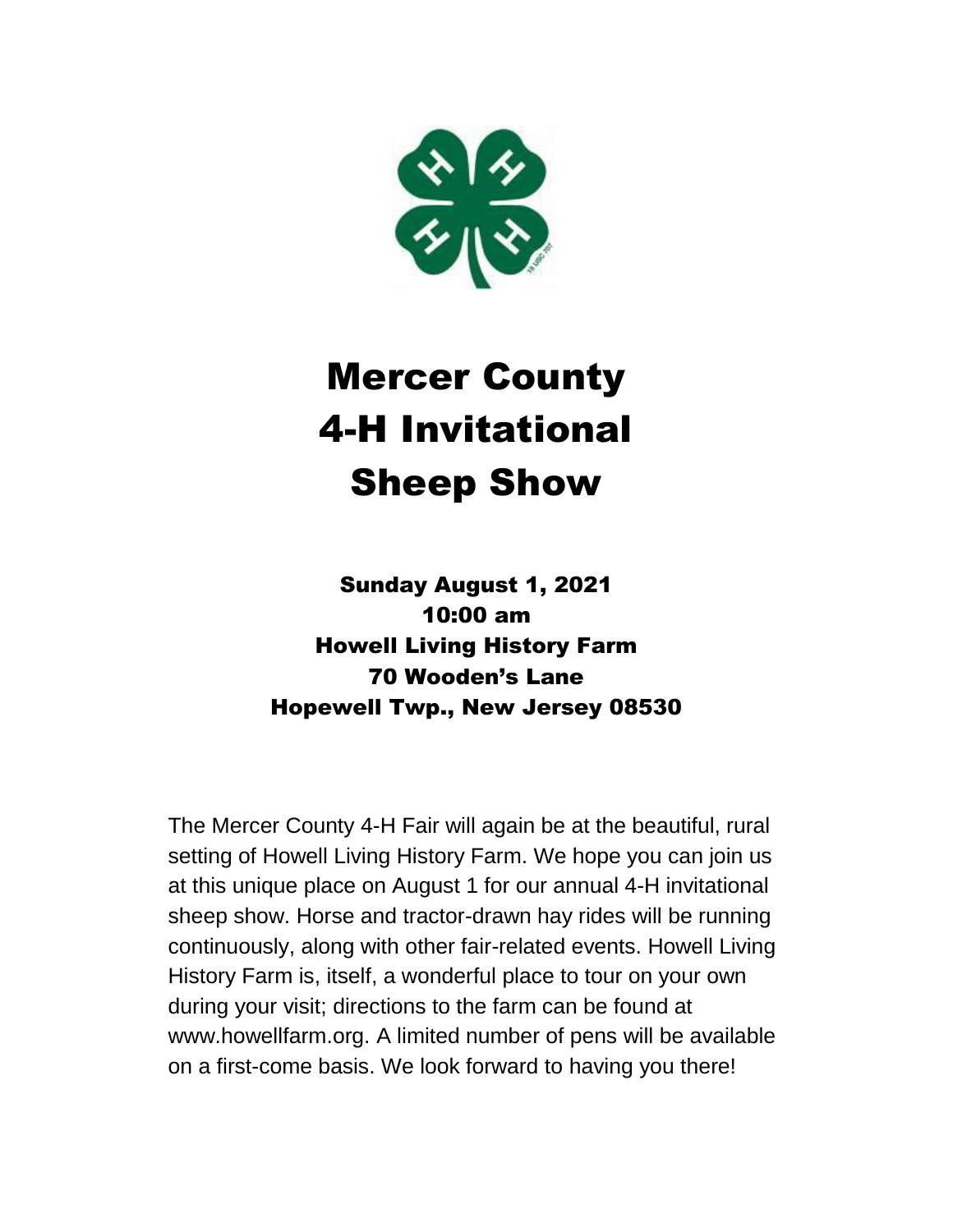# Show Schedule

8:30 am – 9:30 am Check-In 10:00 am Show Start

9:45 am all trailers removed from fairground

# Show Rules

## **Member Eligibility**

1. This event is open to 4-H members enrolled in a Sheep 4-H Project. 2. Youth must have been enrolled in grades K-13 (one year out of high school) as of September 2020 and registered as a 4-H member by January 1, 2021.

## **Sheep Eligibility**

- 1. All animals must be owned by the exhibitor 60 days prior to the show.
- 2. Lambs must be 12 weeks old (3 months) to be shown.

## **Entering the Show**

1. Entries are due on July 22, 2021. Please **[submit your online entries](https://rutgers.ca1.qualtrics.com/jfe/form/SV_brubqZAHgEtk5Ce)** as early as possible. No phone/email entries and no day of show entries will be accepted. All information must be included on the **[online entry form](https://rutgers.ca1.qualtrics.com/jfe/form/SV_brubqZAHgEtk5Ce)**.

2. The entry fee is \$4.00 per animal. Entry fees are still due for animals that are scratched from the show or who are excused by the judge or who fail the health check. **Mail fee by July 22 to Kris Byrnes, 173 Walnford Road, Allentown, NJ 08501 (checks payable to Clever Clovers 4-H Club).**

3. Animals may be shown in more than one class. A flat entry fee is due per animal, regardless of the number of classes entered.

4. No more than two animals per exhibitor per class.

5. A limited number of pens will be available on a first come basis.

6. Questions? Please call Kris Byrnes at 609-577-7673 or e-mail ckane173@gmail.com.

## **Health Requirements:**

1. All exhibitors must show a current health certificate at check-in for all animals on the trailer.

2. All animals will be subject to a health check prior to showing.

3. Any animal suspected of having a health problem by a judge or the show superintendent must be removed from the show grounds **immediately.**